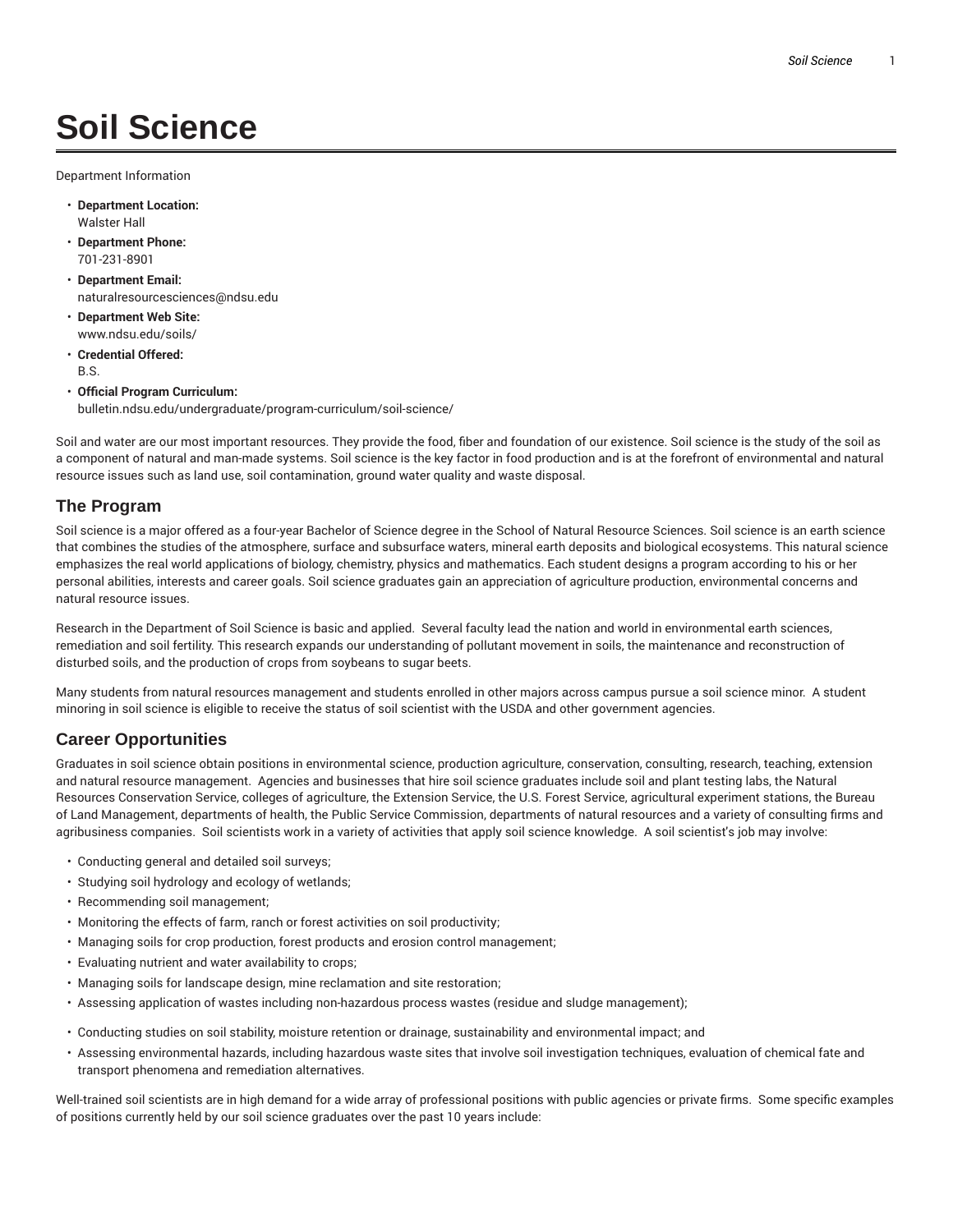- Water quality specialist, North Dakota Department of Health;
- Environmental specialist, Minnesota Environmental Services Department;
- Soil conservationist, USDA-NRCS;
- Staff scientist/engineer, NASA Hydrological Sciences Branch;
- Soil consultants, self-employed;
- Senior resources scientist, environmental firm;
- Manager, crop protection firm;
- Environmental specialist (wetlands), Iowa Department of Transportation;
- District conservationist;
- Hydrologist, North Dakota State Water Commission;
- Soil scientist, USDA-NRCS; and
- Professional soil scientist, environmental consulting firm.

The bachelor's degree also prepares students for advanced training. The department offers master's and doctoral degrees. Starting salaries with a bachelor's degree are between \$30,000 and \$40,000.

## **Financial Aid and Scholarships**

The Department of Soil Science provides ten scholarships each year, ranging from \$300 to \$2,300 each. Part-time employment during the school year and summer is available. An internship program leading to full-time employment is available with the Natural Resources Conservation Service. Other scholarship opportunities are possible through the College of Agriculture, Food Systems, and Natural Resources.

#### **The Faculty**

The Department of Soil Science has 13 faculty involved in teaching, research and extension. They provide expertise in the following specialized areas: (1) environmental soil science; (2) soil genesis, morphology and classification; (3) soil fertility, fertilizers and plant nutrition; (4) soil chemistry; (5) soil physics and hydrology; (6) soil management and conservation; and (7) soil health. Student learning is enhanced by incorporation of current research into classroom learning.

## **Plan of Study**

Please note this is a sample plan of study and not an official curriculum. Actual student schedules for each semester will vary depending on start year, education goals, applicable transfer credit, and course availability. Students are encouraged to work with their academic advisor on a regular basis to review degree progress and customize an individual plan of study.

| Freshman                      |                       |                          |                |
|-------------------------------|-----------------------|--------------------------|----------------|
| Fall                          | <b>Credits Spring</b> |                          | <b>Credits</b> |
| <b>AGRI 189</b>               |                       | 1 SOIL 217               | 3              |
| <b>AGRI 150</b>               |                       | 1 ENGL 120               | 3              |
| <b>ENGL 110</b>               |                       | 4 MATH 105               | 3              |
| <b>BIOL 150</b>               |                       | 3 GEOL 105               | 3              |
| <b>BIOL 150L</b>              |                       | 1 GEOL 105L              | $\mathbf{1}$   |
| <b>MATH 103</b>               |                       | 3 Wellness Gen Ed        | $\overline{2}$ |
| Humanities & Fine Arts Gen Ed | 3                     |                          |                |
|                               | 16                    |                          | 15             |
| Sophomore                     |                       |                          |                |
| Fall                          | <b>Credits Spring</b> |                          | <b>Credits</b> |
| <b>SOIL 210</b>               |                       | 3 SOIL 264               | 3              |
| <b>PHYS 211</b>               |                       | 3 SOIL 322               | 3              |
| <b>PHYS 211L</b>              |                       | 1 BIOL 151 or PHYS 212   | 3              |
| <b>CHEM 121</b>               |                       | 3 BIOL 151L or PHYS 212L | 1.             |
| CHEM 121L                     |                       | 1 COMM 110               | 3              |
| MATH 146 or 165               |                       | 4 Ag Science Elective    | 3              |
|                               | 15                    |                          | 16             |